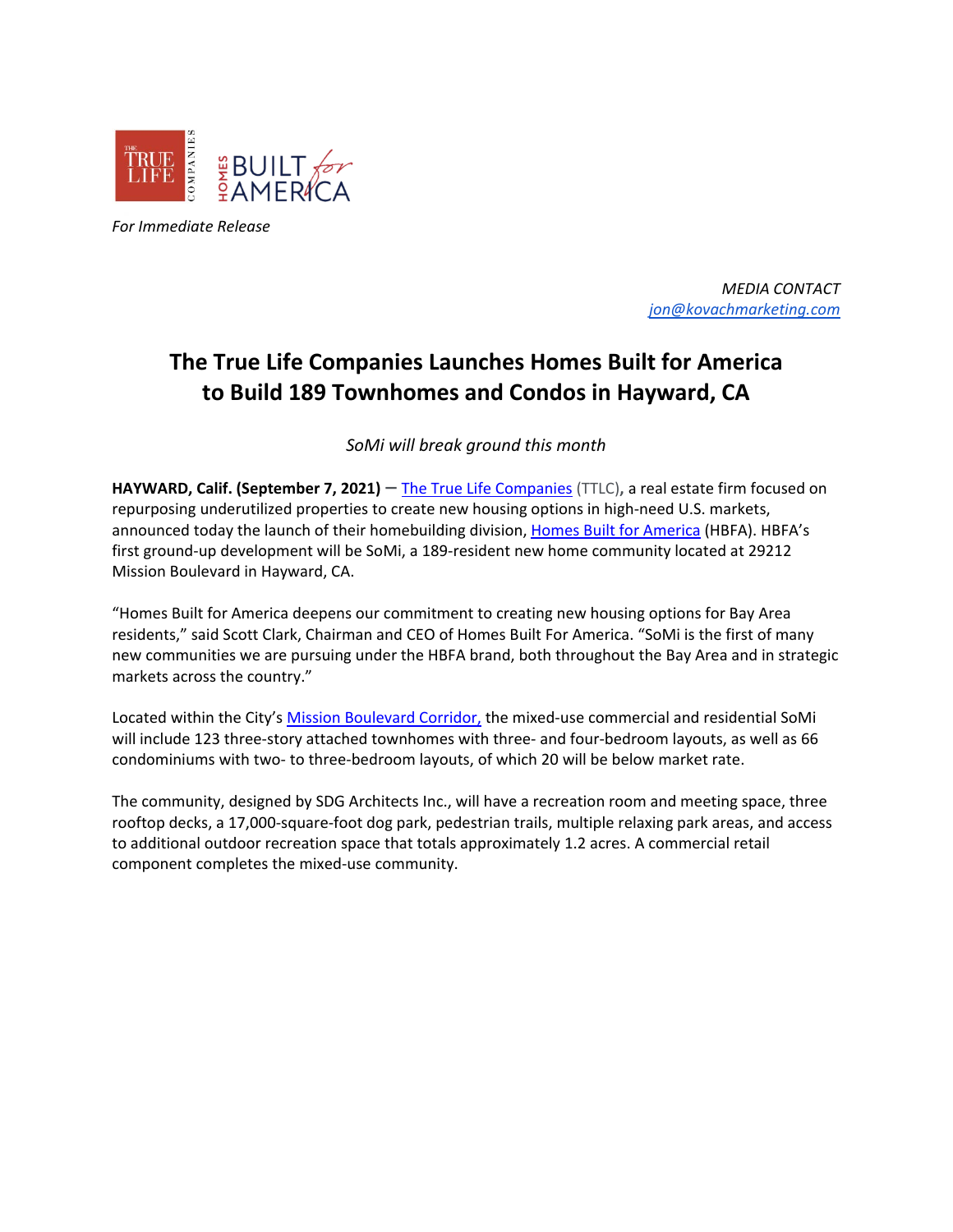

*Exterior rendering of SoMi, courtesy of Homes Built for America*

SoMi residents are centrally located within South Hayward and enjoy easy access to San Francisco, Oakland, and Silicon Valley via Interstate 880, the South Hayward BART Station, and the VTA bus line along Mission Boulevard.

SoMi is being developed in a joint venture with **Hillwood**. The partnership recently closed on the land and secured a construction loan fro[m Madison Realty Capital](http://www.madisonrealtycapital.com/), a vertically integrated real estate private equity firm focused on debt and equity investment strategies.

"We are excited to work closely with TTLC and HBFA to deliver a flexible and customized financing solution through every phase of development of this important project," said Josh Zegen, Managing Principal and Co-Founder of Madison Realty Capital. "We fully support HBFA's mission to bring muchneeded, attainably priced housing in the San Francisco Bay Area."

Model homes at SoMi are scheduled to open in early 2022. Learn more at [www.builtforamerica.com/communities.](http://www.builtforamerica.com/communities)

## **About Homes Built for America**

Homes Built for America (HBFA) is the homebuilding division of The True Life Companies. HBFA's mission is to build attainable homes in well-planned communities based on thoughtful design; providing homebuyers an easy experience before, during and after the home purchase. HBFA chooses cities eager for long-lasting new housing solutions that serve new generations, and who recognize the opportunity HBFA offers to answer their housing needs. Learn more at [www.builtforamerica.com.](http://www.builtforamerica.com/)

## **About The True Life Companies**

The True Life Companies (TTLC) is composed of a team of highly successful residential real estate professionals who work together with property owners, municipalities, and local stakeholders to address the need for critically-needed attainable housing solutions in our metro regions. TTLC seeks to establish suburban and urban housing options that are the result of insightful research, innovative